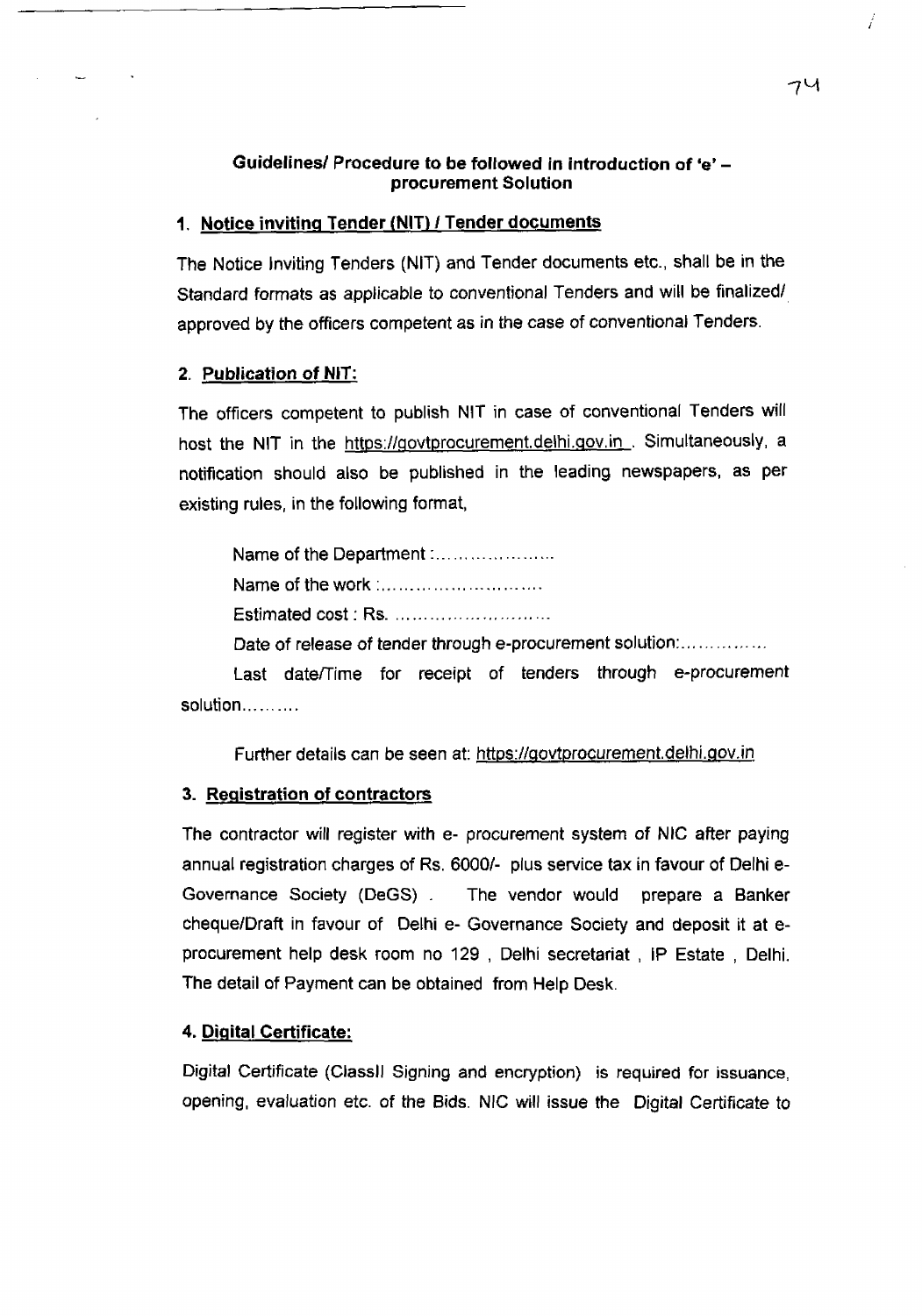the officers of Departments or Corporations of GNCTD after paying Rs 716/- (subject to revision from time to time ) in the form of *Demand Draft*/ Pay Order/ in favour of " Account Officer, NIC Delhi " payable at New Delhi . The cost of DC along with other formalities is available at https://aovtprocurement.delhi. gov, in

In order to submit the bids electronically contractors/suppliers are required to have Type-II Digit Certificate. D.C. can be obtain from any of the certifying agency.

## 5. Formation of Evaluation Committee:

If required, a evaluation committee can be formed to evaluate the bids as done in the conventional tenders.

#### 6. Payment of cost of Tender documents

The collection of cost of Tender documents is dispensed away with, as there is no physical supply of tender documents and also to have absolute anonymity of the bidders participating in e-procurement solution. The bidders can view/download the tender documents, from the https://govtprocurement.delhi.gov.in.

#### 7. Submission of Bids:

The bidders who are desirous of participating in 'e"-procurement shall submit their Technical bids, price bids etc., in the standard formats prescribed in the tender documents, displayed at https://govtprocurement.delhi.gov.in. The bidders should upload the scanned copies of all the relevant certificates, documents etc., in the https://govtprocurement.delhi.gov.in in support of their Technical bids. The bidder shall sign on ail the statements, documents, certificates, uploaded by him, owning responsibility for their correctness/authenticity.

# **8. Payment of Bid Security (Earnest Money Deposit):**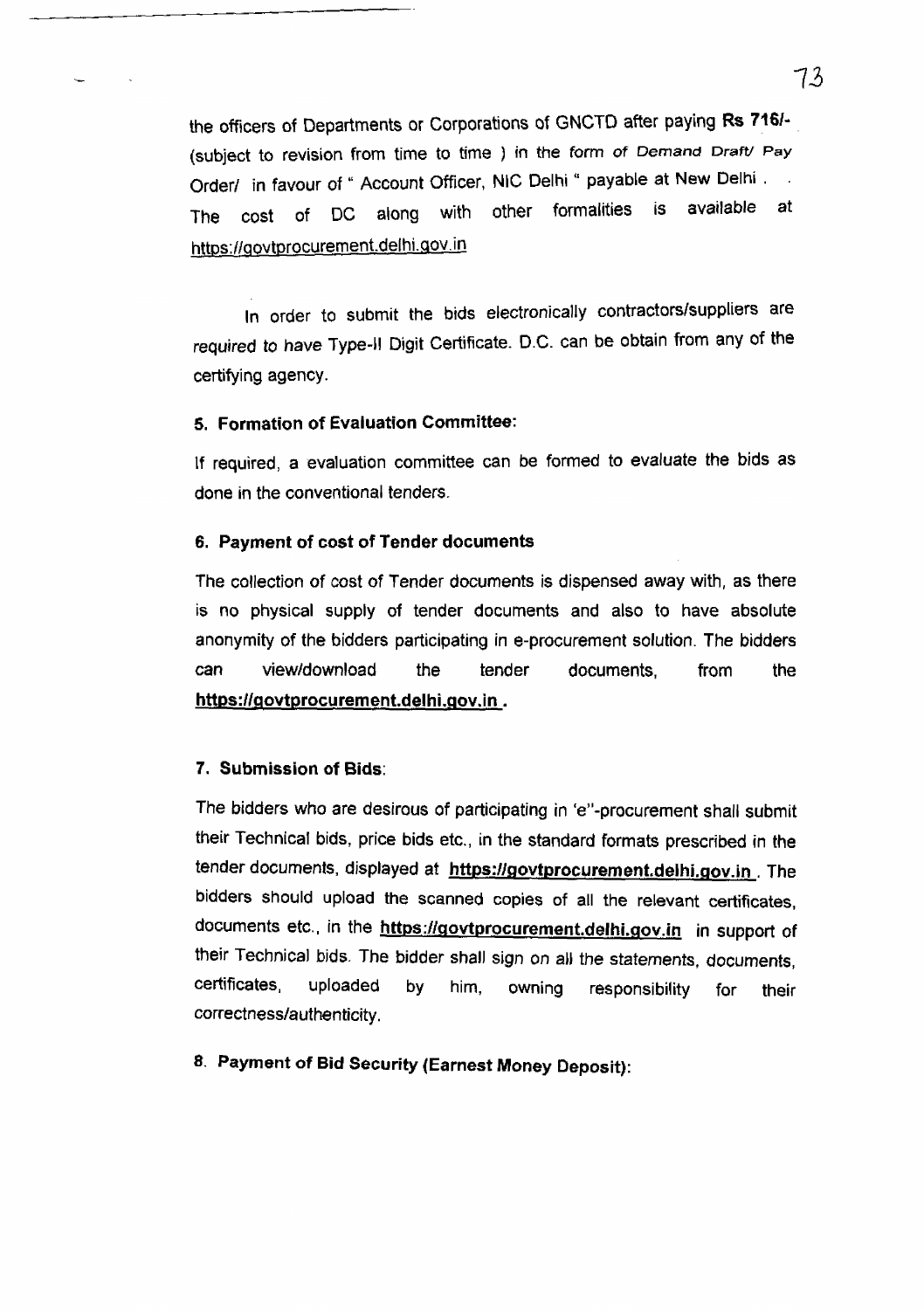The EMD shall be in the form of the DD/BG shall be from a bank, as per the guideline. Zerox copy of the DD/BG is to be scanned and uploaded along with the Bid, and the original DD/BG shall be sent to the concerned Deptt., so as to reach before the date of closing of the Bids. Failure to furnish the original DD/BG before the closing of the Bid, will entail rejection of Bid and blacklisting.

# 9, Technical Bids/Price Bids opening:

The technical bids will be opened online by the officer/officers concerned/authorized at the time and date as specified in the tender documents. All the Statements, documents, certificates, DD/BG etc., uploaded by the Bidder will be verified and downloaded, for technical evaluation. The clarifications, particulars, if any, required from the bidders, will be obtained either online or as per the conventional method by making communication to the bidders. The technical bids will be evaluated against the specified parameters/criteria, same as in the case of conventional tenders and the technically qualified bidders will be identified. The result of Technical bid evaluation will be displayed on the https://qovtprocurement.delhi.Qov.in which can be seen by all the bidders who participated in the Tenders.

Similarly, at the specified date and time, the price bids of all the technically qualified bidders will be opened online by the officer/officers concerned and the result will be displayed on the https://govtprocurement.delhi.gov.in which can be seen by all the bidders who participated in the Tenders. Till the technical bids are opened, the identity of the bidders who participated in the Tenders shall be kept confidential. Similarly, till the price bids are opened, the bid-offers are shall kept confidential.

#### 10. Processing of Tenders:

The officer/officers concerned will evaluate and process the tenders as done in the conventional tenders and will communicate the decision to the bidder online.